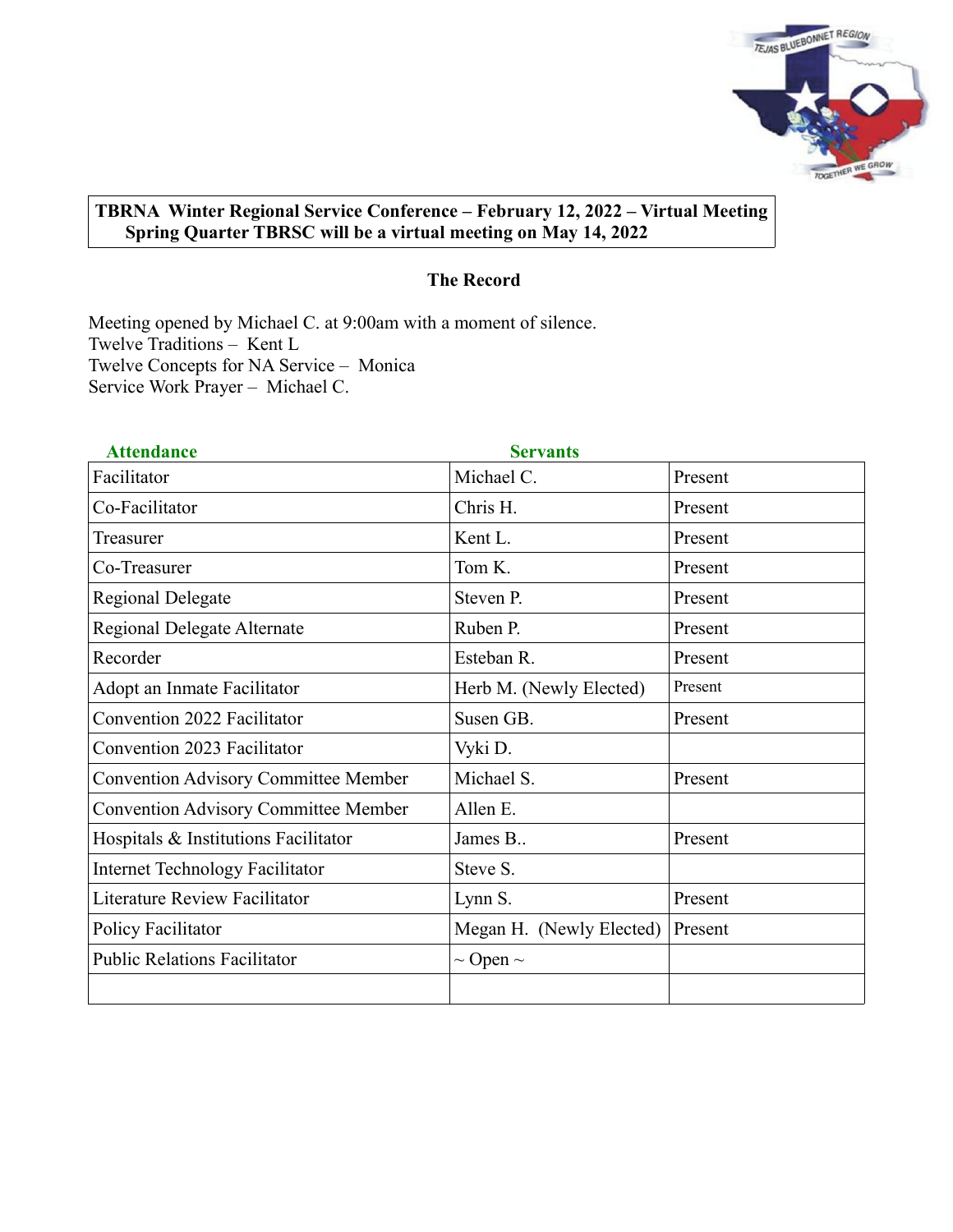#### **Attendance Area Representatives**

|                                                 | <b>Brazos Valley Area</b>   |             |         |
|-------------------------------------------------|-----------------------------|-------------|---------|
|                                                 | <b>Brazos Valley Area</b>   | Joshua P.   | Present |
|                                                 | Central Texas Area          | Sean FO     | Present |
|                                                 | Central Texas Area          | Cleto M.    | Present |
|                                                 | Coastal Bend Area           | Bill H.     | Present |
|                                                 | <b>Coastal Bend Area</b>    | Tom M.      | Present |
|                                                 | Esperanza Area              | Jesse D.    | Present |
| Esperanza Area of<br><b>Narcotics Anonymous</b> | Esperanza Area              |             |         |
|                                                 | Freedom Area                | Chris C.    |         |
|                                                 | Freedom Area                | Steven P.   | Present |
|                                                 | Hill Country Area           | Robyn K.    | Present |
|                                                 | Hill Country Area           | Shan O.     | Present |
|                                                 | <b>Houston Area</b>         | Sarah H.    | Present |
|                                                 | Houston Area                | Hurshell C. | Present |
| Northside Area of                               | Northside Area              | Sean H.     | Present |
| r <b>cotic</b> s Anonymous                      | Northside Area              | Paul C.     |         |
|                                                 | Rio Grande Valley Area      | Rebecca L.  | Present |
|                                                 | Rio Grande Valley Area      |             |         |
|                                                 | <b>Southeast Texas Area</b> | Micah J.    |         |
|                                                 | <b>Southeast Texas Area</b> | Tristan     |         |
|                                                 | Texas Tri-County Area       | Vic G.      | Present |
|                                                 | Texas Tri-County Area       | Amy G.      | Present |

## **Elections**

Voting procedure discussion. Service Pool Facilitator – 0 Service Pool facilitator requirements requested. Public Relations Facilitator  $-0$ Convention Advisory Committee Members  $(2) - 0$ Policy Facilitator – Megan H. elected Consensus Policy is not current discussion.

## **Delegate Team Report**

# **Regional Delegate Alternate:**

Greetings from Atlanta Georgia As you can see I am coming to you via Zoom from the Zonal Leadership Technology Service Symposium. I will also be attending the Southern Zonal Forum on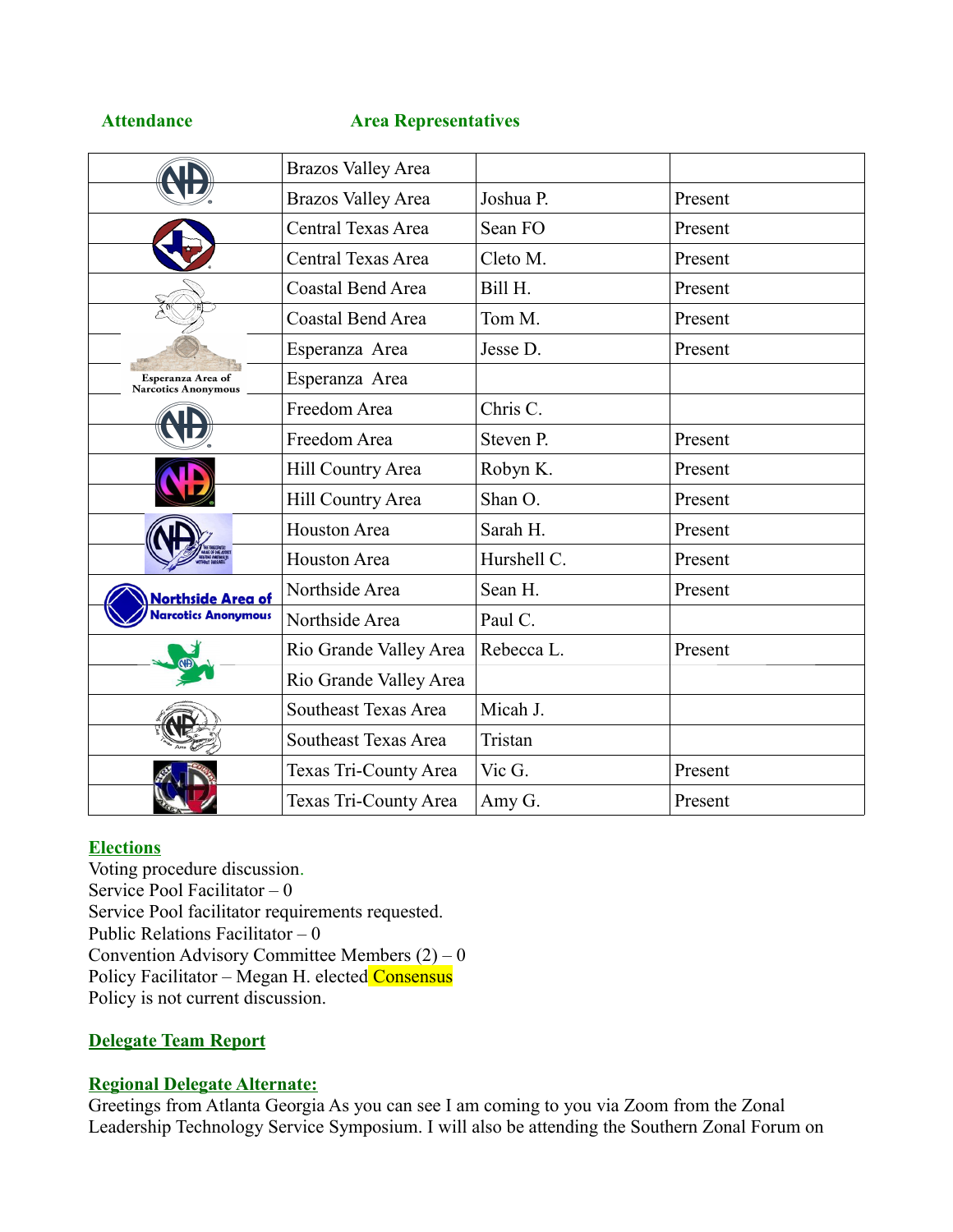Sunday from this location.

Attached is the weekend's event schedule which contains Zoom login information for your review and use. The Interim CAR/CAT has been released and is available along with the SPAD book for review it can be purchased for \$10.00.

Amendments to the motion for the CAR/CAT are due by April 8, 2022 which be 15 days before the conference. There are PowerPoint presentations and videos available for the ICC to review which will assist when conducting CAR workshops.

I attended a December 18th Conference Participates (CP) meeting and a second one on January 22, 2022. We discussed the future of the World Service Conference (WSC). The next CP meeting will be April 2nd which will consist of a World Service orientation meeting. The WSC will be online on April 22nd, 23rd, 29th and 30th.

Also, please remember we have a Regional Assembly in March via Zoom. One of the concerns that I would like to bring to this body's attention is our donation to the SZF. We have been contributing the amount of \$100 since we became participates in that forum. I would like us to discuss the possibility of raising that amount. I would also like us to consider a onetime donation to the SZF in the amount of \$300.00 to help cover cost of this weekend's event.

Unlike the MZSS event that was held in San Antonio, this event does not have a registration fee and has incurred all the cost for this meeting through contributions.

At this time this concludes my report and I need to return to the meeting to participate in the World Board ICC workshop.

In Loving Service, Ruben P. AD

**Expenses for this SZF: Airline ticket - \$245.97 Hotel - \$311.60 Total: \$557.57**

**Discussion** on Ad Hoc Committee – Randie: Calif Steve will not be present today. Changes have been finalized and will bring a proposal to the RSC.

# **Regional Delegate:**

Good morning. My original plan was to be in the Coastal Bend Area in person, and to try make the RSC hybrid from there. Unfortunately, later this morning I will have to step out of the RSC to attend the memorial service for a member who recently passed. I hope to rejoin the RSC after that ceremony. Ruben is attending the Multi Zonal Service Symposium in Atlanta today, and hopes to attend part of this RSC.

Previously we asked the Areas to consider what workshops you would also want at the Regional Assembly. Please send feedback today.

Attached are a couple of documents. See the "future timeline" document. See the Report to the Southern Zonal Forum. Previously the fellowship was NOT informed before NAWS applied for and received Payroll Protection Plan loans from the Federal Government.

More recently the fellowship was NOT informed when NAWS applied for having some of that money forgiven and written off of the books, which makes it an outright gift from the Federal Government. I am including an excerpt from the most recent financial statement from NAWS, and a brief quote from Tradition 7 in the Basic Text for comparison. The apparent conflict between what our literature states is true for the fellowship, and what NAWS and the World Board have done, is disturbing to me. Thank you for allowing me to be of service. Steven Primm TBR, RD

# **Regional Assembly:**

Will be held in Victoria on March 12, 2022 and a **hybrid meeting trial will be tested**. Equipment should be ready according to Tom and Steve. Areas can vote for the CAR/CAT online. Groups can identify themselves and then vote.

Any topics from Areas? "Abusive Behavior"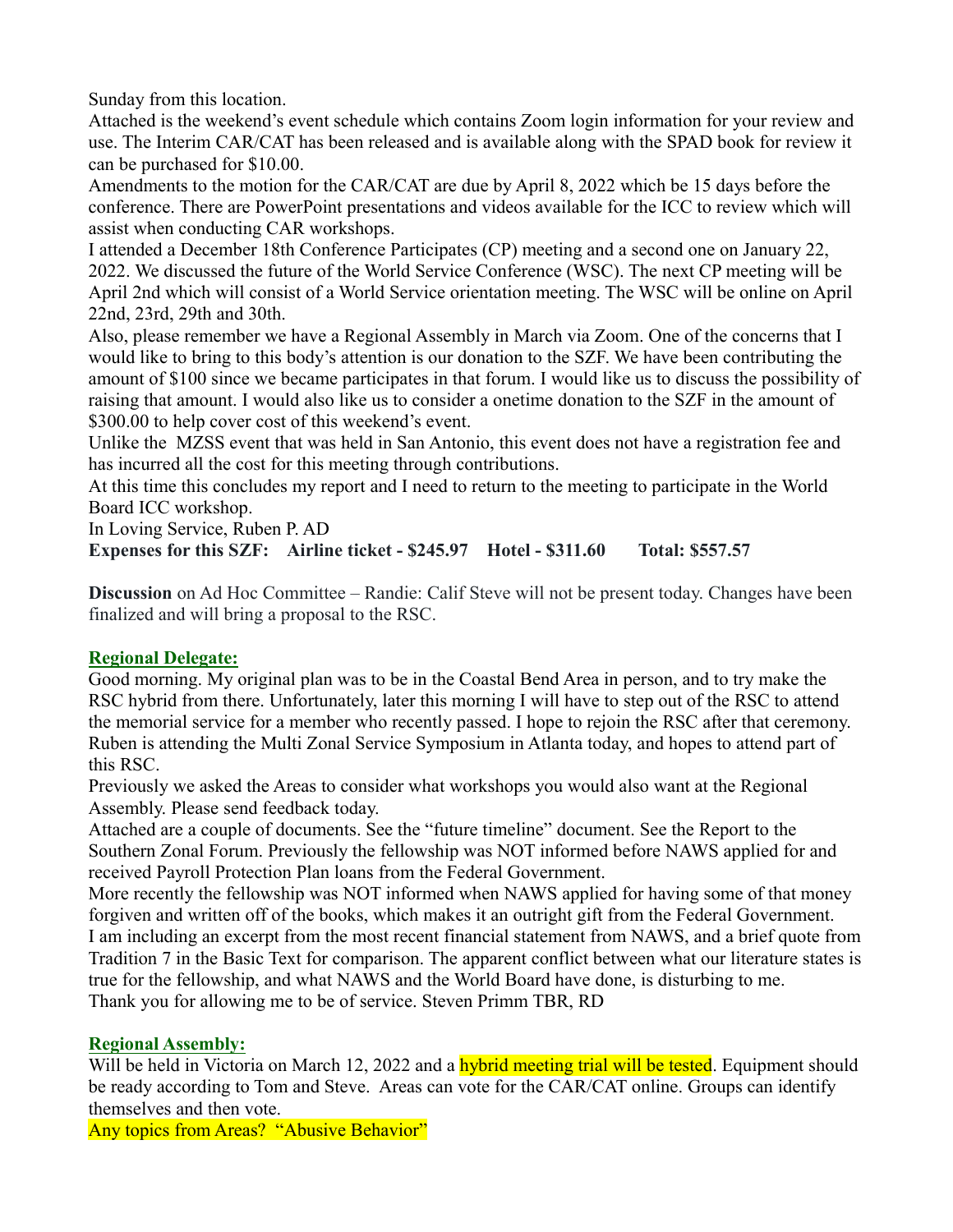Tom announced that AAI facilitator Troy W. is stepping down due to his employment at TDCJ. Herb M. was nominated & elected for the **AAI Facilitator** vacancy and Policy was adhered to. **Consensus** 

## **Servant Reports:**

## **Facilitator:**

Thank you for allowing me to be of service in this capacity. I am a strong proponent of the Twelve Traditions and Concepts in all my affairs. Thus, all opinions and data are important in the consensusbased decision making process, which I believe helps minimize self in service. With that said, the continued reiteration of the same point is not necessarily a productive use of our time and energy. If any participant feels that an issue is dragging on, or I have cut it short, please help me stay on track. **TSCNA Advisory Board meeting (zoom) January 25, 2022:** Topics of Discussion: Head count of participating board members (note – I volunteered to continue to serve on the Board as a member-atlarge. This is not the same as a TBRNA liaison to the Board. The TBRNA co-facilitator's duty). The status of this year's convention in Corpus Christi May  $27 - 29$ , 2022 as described by the committee is that progress is moving in a timely manner. The only concern being cash flow hindering the ordering of registration packet materials and the Board voted to advance the committee \$3,000 from the advisory account to the convention account to resolve this issue.

The committee requested awareness of pre-registration on TSCNA.org. The next TSCNA Advisory Board Meeting (zoom) will be on March 29 and April 26, both on Tuesday at 7pm. The Convention Policy Meeting will be on Thursday, May 26, 2022 at the Omni Hotel the day before the start of the convention. Of service, Michael C.

## **Co-Facilitator:**

Greetings, Thank you for allowing me the honor of serving this committee and by extension each of you, your areas, and the addicts we serve. I hope you will each find me easy to engage and ready to serve the region, and this committee in our sacred charge. I mean that with all that is me. First, let me make sure that you each know my phone is never turned off, though I miss calls often during business hours. If I miss you, I will not likely listen to a message, but will call or if I cannot, then text you back if you don't beat me to another call.

You can find me at 512 527 4920. Calls or Text are most welcome. My other contact info is below. I have not yet fulfilled any of my duties so I have little to report. I have only today contacted Myron for information about attending the Texas State Convention Advisory Board meetings. I am sure I will have more to report soon. I see that Michael attended the meeting on the 25th and that make me feel better about my own failure to show, but you need to know that I will be there for you going forward. I look forward to the rest of my duties and for service as this committee sees fit. I feel lucky to be here and take seriously the mission of service to our communities, our region and the addicts in and out of the rooms.

Lastly, I hope to see you at the convention and If we miss you, I hope that time allow us more fellowship to follow. Yours, Chris H.

## **Treasurer:**

Good Day Region: As of 02/11/2022, we have a working balance of \$14,112.28 after deducting our prudent reserve of \$4500.00. Once again please be aware if you are sending any mail directly to me I no longer have a personal PO box. My home box has been upgraded to a more secure type box. That being said, my info is Kent Lozenski 1420 Alma Dr. Austin, TX. 78753. Vyki D. of TBRCNA 23 requested to have us pay via bank card \$595.00. Since I had not used this card since having to order a new one, I talked with Tom K. and ran a test with TBRCNA 22 for \$1.00, all was successful. I have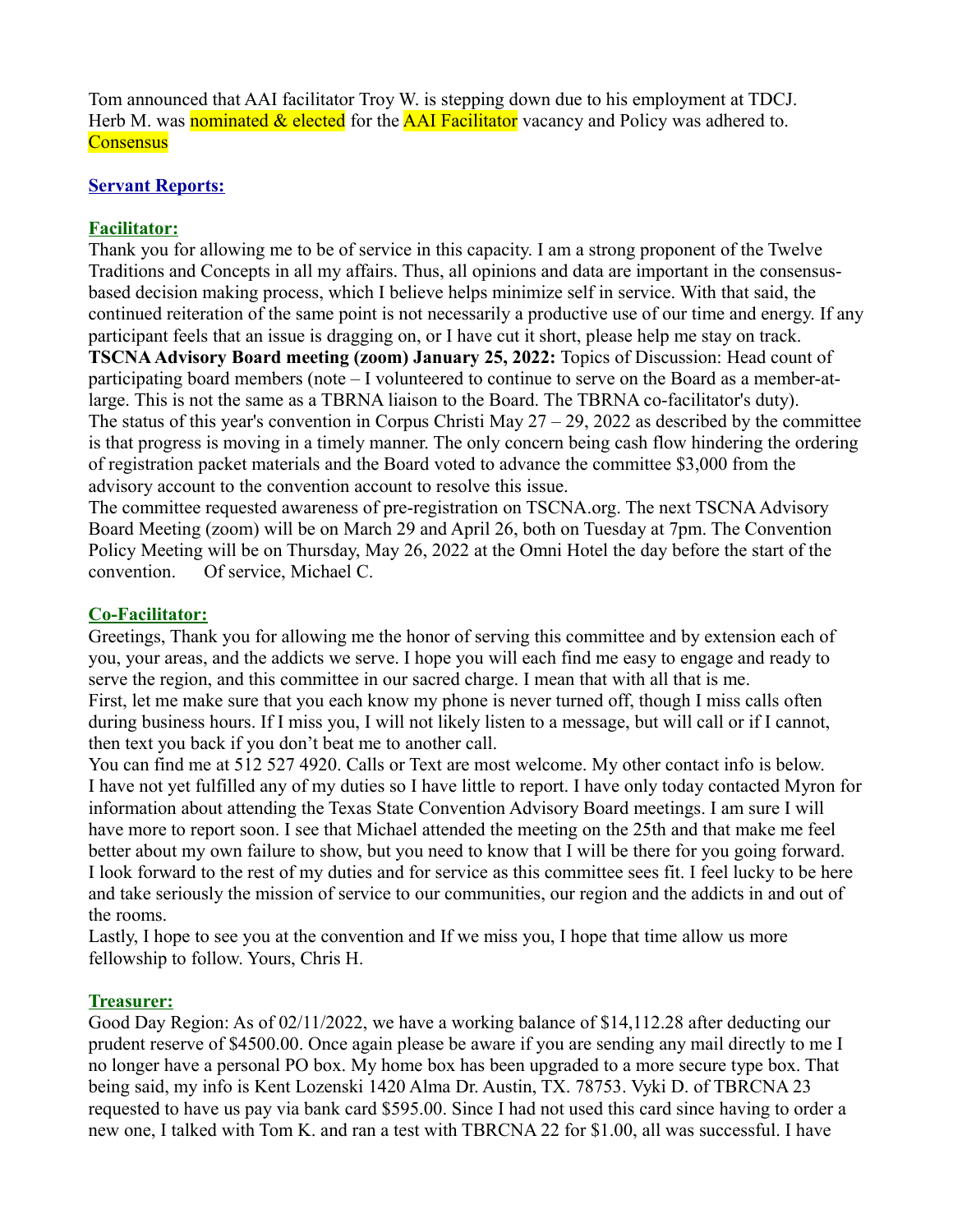receipts from the following to be reimbursed: Ruben P. Flight \$245.97 & Hotel \$311.60 (total \$557.57) Steve P. gas for \$30.12. I also see proposals in the RD and RDA Reports: One Time SZF donation of \$300.00 to assist in the SZF Zonal Leadership Tech Svc Symp to increase our Quarterly donation to the SZF from \$100 to \$200.

In Michael's. report from the CAC, I also see a request for \$1,250.00 for Hotel deposit for TBRCNA24. Thanks Kent L.

| All Donations Deposited<br>х<br>within 7 days<br>Sales Tax Reported/ Paid<br>х<br>(if Applicable)<br><b>Check Book Reconciled</b><br>X<br>Insurance Paid<br>(if Applicable)<br>Pay AAI Lit. Invoices<br>(if Applicable)<br>Southern Zonal Donation<br>Χ<br>(if Applicable)<br><b>Prepare RSC Report</b><br>X<br>include All<br>"Account Activity"<br>$\pmb{\mathsf{X}}$<br>$\boldsymbol{\mathsf{X}}$<br><b>Donation Record</b><br><b>NAWS Contribution Receipt</b><br>Web File Receipt<br>Χ<br>$\overline{X}$<br>Regional Insurance Receipt<br>(if Applicable)<br><b>Bank Statements</b><br>X<br><b>Checks to Naws</b><br>front & back | <b>Check list for Treasurer</b> |  |
|----------------------------------------------------------------------------------------------------------------------------------------------------------------------------------------------------------------------------------------------------------------------------------------------------------------------------------------------------------------------------------------------------------------------------------------------------------------------------------------------------------------------------------------------------------------------------------------------------------------------------------------|---------------------------------|--|
|                                                                                                                                                                                                                                                                                                                                                                                                                                                                                                                                                                                                                                        |                                 |  |
|                                                                                                                                                                                                                                                                                                                                                                                                                                                                                                                                                                                                                                        |                                 |  |
|                                                                                                                                                                                                                                                                                                                                                                                                                                                                                                                                                                                                                                        |                                 |  |
|                                                                                                                                                                                                                                                                                                                                                                                                                                                                                                                                                                                                                                        |                                 |  |
|                                                                                                                                                                                                                                                                                                                                                                                                                                                                                                                                                                                                                                        |                                 |  |
|                                                                                                                                                                                                                                                                                                                                                                                                                                                                                                                                                                                                                                        |                                 |  |
|                                                                                                                                                                                                                                                                                                                                                                                                                                                                                                                                                                                                                                        |                                 |  |
|                                                                                                                                                                                                                                                                                                                                                                                                                                                                                                                                                                                                                                        |                                 |  |
|                                                                                                                                                                                                                                                                                                                                                                                                                                                                                                                                                                                                                                        |                                 |  |
|                                                                                                                                                                                                                                                                                                                                                                                                                                                                                                                                                                                                                                        |                                 |  |
|                                                                                                                                                                                                                                                                                                                                                                                                                                                                                                                                                                                                                                        |                                 |  |
|                                                                                                                                                                                                                                                                                                                                                                                                                                                                                                                                                                                                                                        |                                 |  |
|                                                                                                                                                                                                                                                                                                                                                                                                                                                                                                                                                                                                                                        |                                 |  |
|                                                                                                                                                                                                                                                                                                                                                                                                                                                                                                                                                                                                                                        |                                 |  |
|                                                                                                                                                                                                                                                                                                                                                                                                                                                                                                                                                                                                                                        |                                 |  |
|                                                                                                                                                                                                                                                                                                                                                                                                                                                                                                                                                                                                                                        |                                 |  |
|                                                                                                                                                                                                                                                                                                                                                                                                                                                                                                                                                                                                                                        |                                 |  |
|                                                                                                                                                                                                                                                                                                                                                                                                                                                                                                                                                                                                                                        |                                 |  |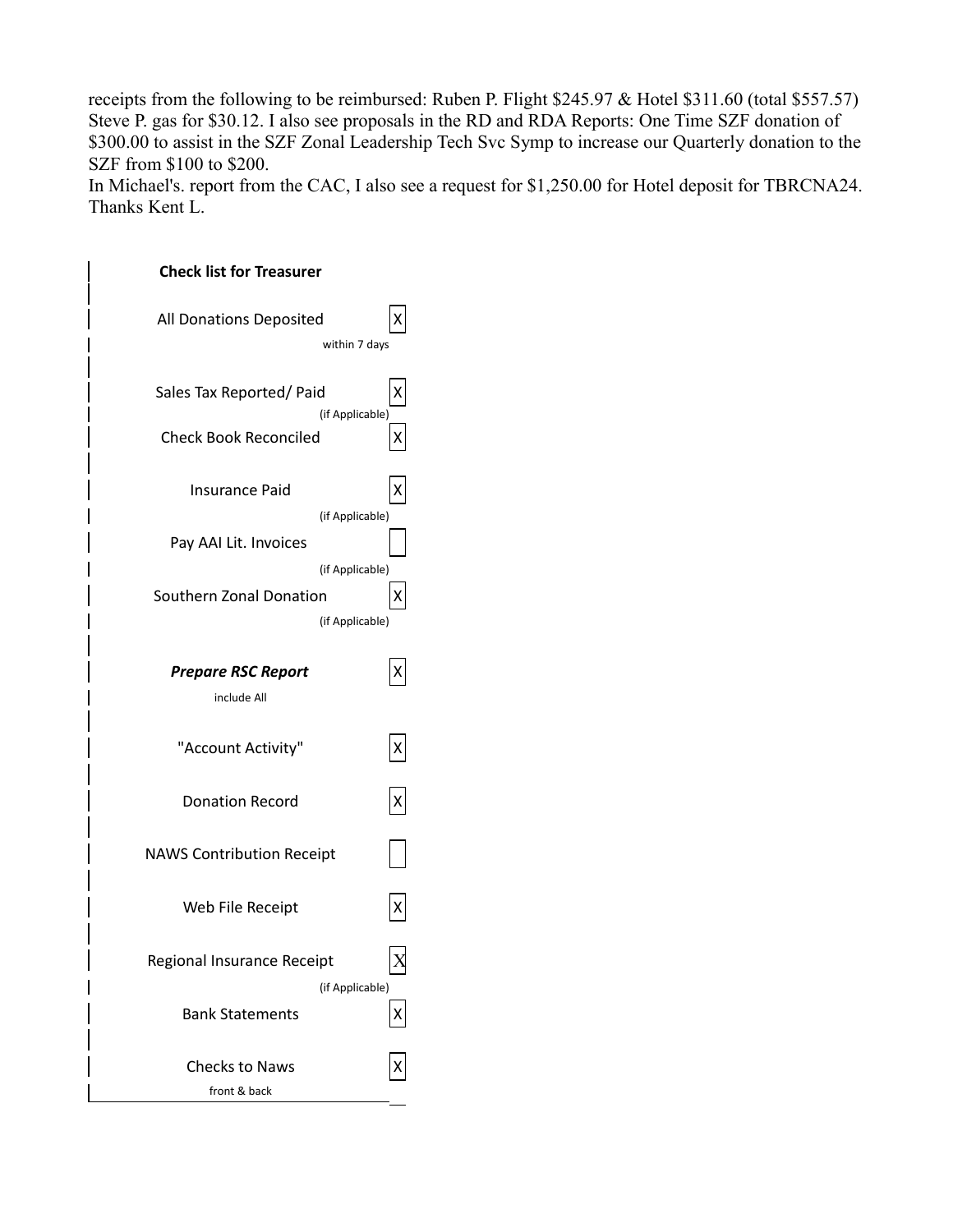## **Quick Financial Glance**

| Starting Balance from last RSC:              | \$21,676.75 |
|----------------------------------------------|-------------|
| All expenses paid out                        | \$14,784.80 |
| <b>Total</b>                                 | \$6,891.95  |
| All Income Received                          | \$11,720.33 |
| <b>Total</b>                                 | \$18,612.28 |
| Minus Our Prudent Reserve                    | \$4,500.00  |
| <b>Current Starting Balance for this RSC</b> | \$14,112.28 |

| <b>Starting Balance from last RSC:</b>       | \$21,676.75 |
|----------------------------------------------|-------------|
| All expenses paid out:                       | \$14,784.80 |
| <b>Total:</b>                                | \$6,891.95  |
| All Income Received:                         | \$11,720.33 |
| <b>Total:</b>                                | \$18,612.28 |
| Minus our Prudent Reserve of \$4500,00:      | \$4,500.00  |
| <b>Current Starting Balance for this RSC</b> | \$14,112.28 |

| This RSC expenses to pay out           |             |
|----------------------------------------|-------------|
| Ruben P                                | \$557.57    |
| <b>Steven P</b>                        | \$30.12     |
| <b>SZF Otr Donation</b>                | \$300.00    |
| SZF 1-One Time Donation for Tech Symp  | \$500.00    |
| Omni/Michael S./TBRCNA 24 deposit      | \$1,250.00  |
| AAI                                    | \$600.00    |
| AAI mailbox                            | \$94.00     |
| Websyc                                 | \$350.00    |
| Total expense to payout this RSC       | \$3,681.69  |
| <b>Remaining Balance</b>               | \$10,430.59 |
| NAWS Donation as approved $\omega$ RSC | \$5,586.12  |
| <b>Ending Balance</b>                  | \$4,844.47  |

# **Convention Advisory Committee:**

Dear Fellow Members of NA,

We have been a big help in assisting the Tejas Bluebonnet Regional Convention in Austin/Pflugerville, TX. and being of service in every possible way.

The adjacent Hotel, Best Western Plus, had room rates of \$109.00/night. As of this report all rooms have been booked, 20 in all, and will be at the going rate.

TBRCNA 24 in Corpus Christi will be the responsibility, in the hands, of the Zone that includes the Rio Grande Valley and Coastal Bend Areas working together. This Convention will be Feb. 9, 10, and 11. ALL the other weekends in Feb.were either booked or too expensive, \$147/night.

The new Facilitator of our Region, Michael, has signed his first contract, that is from the Omni in Corpus Christi for TBRCNA 24.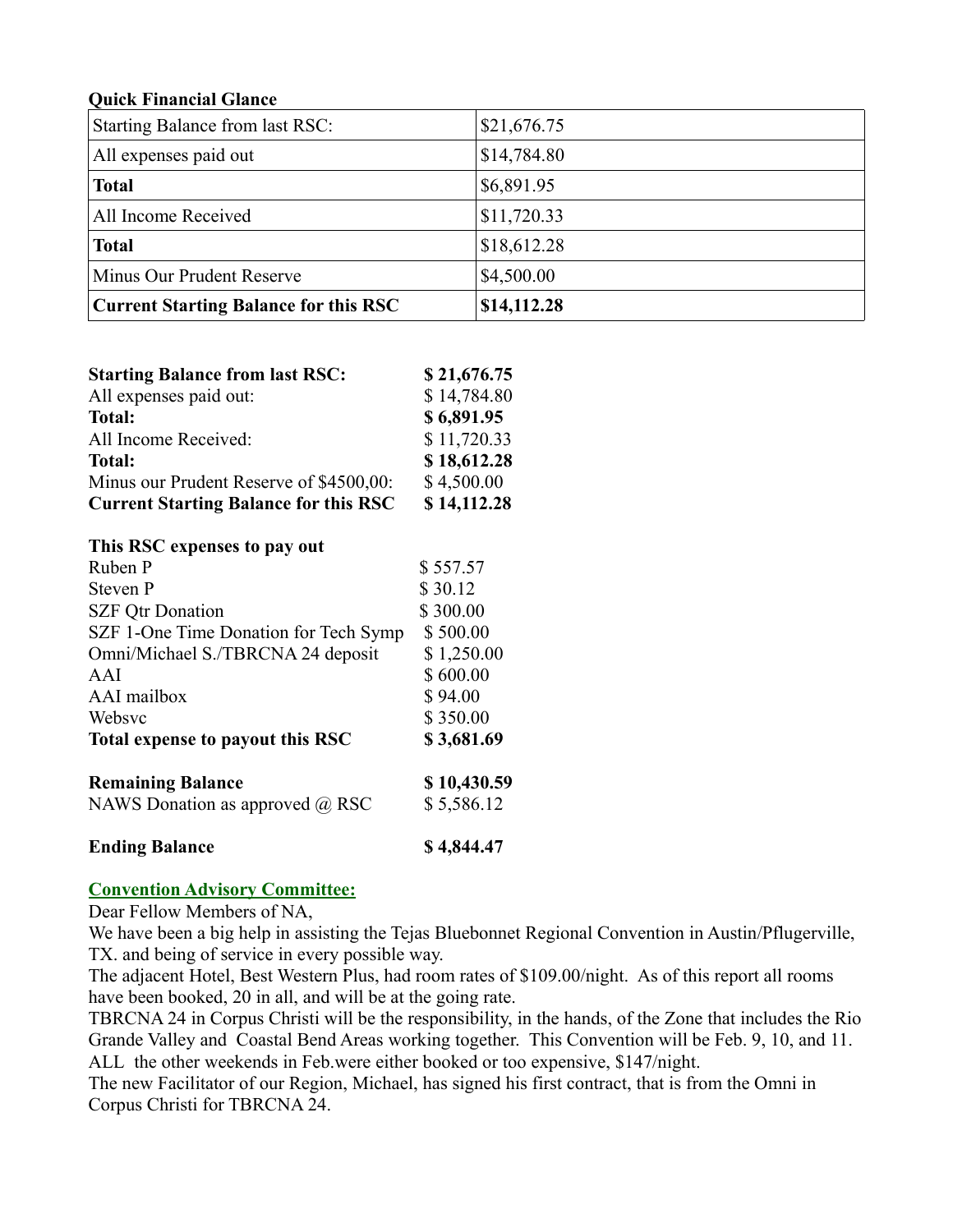We are required to make a down payment of \$1,250.00 to the Omni Hotels and Resorts in CC to reserve the dates in 2024 by the 25th of Feb. I will be delivering the deposit and contract to Ms. Jackie Ray on the 25th in person along with Lucy V.

Those who have participated and worked as a team are: Gilbert l., Lucy V., John C., Randie B., Susen G-B., Vyki D., Chris C., and myself. I am truly grateful for their efforts and the process. ILS, Michael S. Proposal for TBRCNA increase of \$1,500 will be in New Business

# **Recorder:**

Greetings all. The Fall Record was sent out and did anyone note any corrections to be made. I will correct the roll call and add Steven P. as RCM for Freedom Area.

Points to ponder:

• An updated and corrected policy needs to replace the "Draft" version that's live on the website. Our previous policy facilitator reported that changes had been made that included removing the "Draft" watermark and replacing the wording on the Literature Review section (the written word).

I hesitated to open any of the reports that Tom sent out because of the following statement if I tried to open any one of them - "report.eml could harm your device. Do you want to Keep Delete What harm would occur if I opened the attachment?

That is all. In living service, Esteban

**Subcommittee Breakout @10:29am:** James B. requested share screen for breakout.

# **Area Representatives:**

**Brazos Valley:** First and apology for not being present at Region today. Unexpected work got in the way.

Brazos Valley Area has been quite active. We have six groups in the area and a total of twelve meetings each week. This includes a new group in Normangee called Spiritual Connections that meets on Monday nights at 7:00 at: Church of Christ

323 Main Street Normangee Tx, 77871 Area Groups include: New Freedom Group, Caldwell Miracles Happen, Bryan Strength and Hope, Bryan New Beginnings, Rockdale New Day, College Station Spiritual Connections, Normangee Our new Activities chair is planning a Speaker Jam on July 23, in Normangee. Details to be worked out and communicated separately. H&I activities are picking up and specifics will be shared for next meeting. In Loving Service, Kevin

# **Central Texas:** Dear Region:

Hello from the Central Texas Area. I am presenting you with a copy/pasted/edited/updated regional report for the Central Texas Area of Narcotics Anonymous. I am grateful for the opportunity to further help the still suffering addict with the work we do, and the continued acts of unity. Thank you!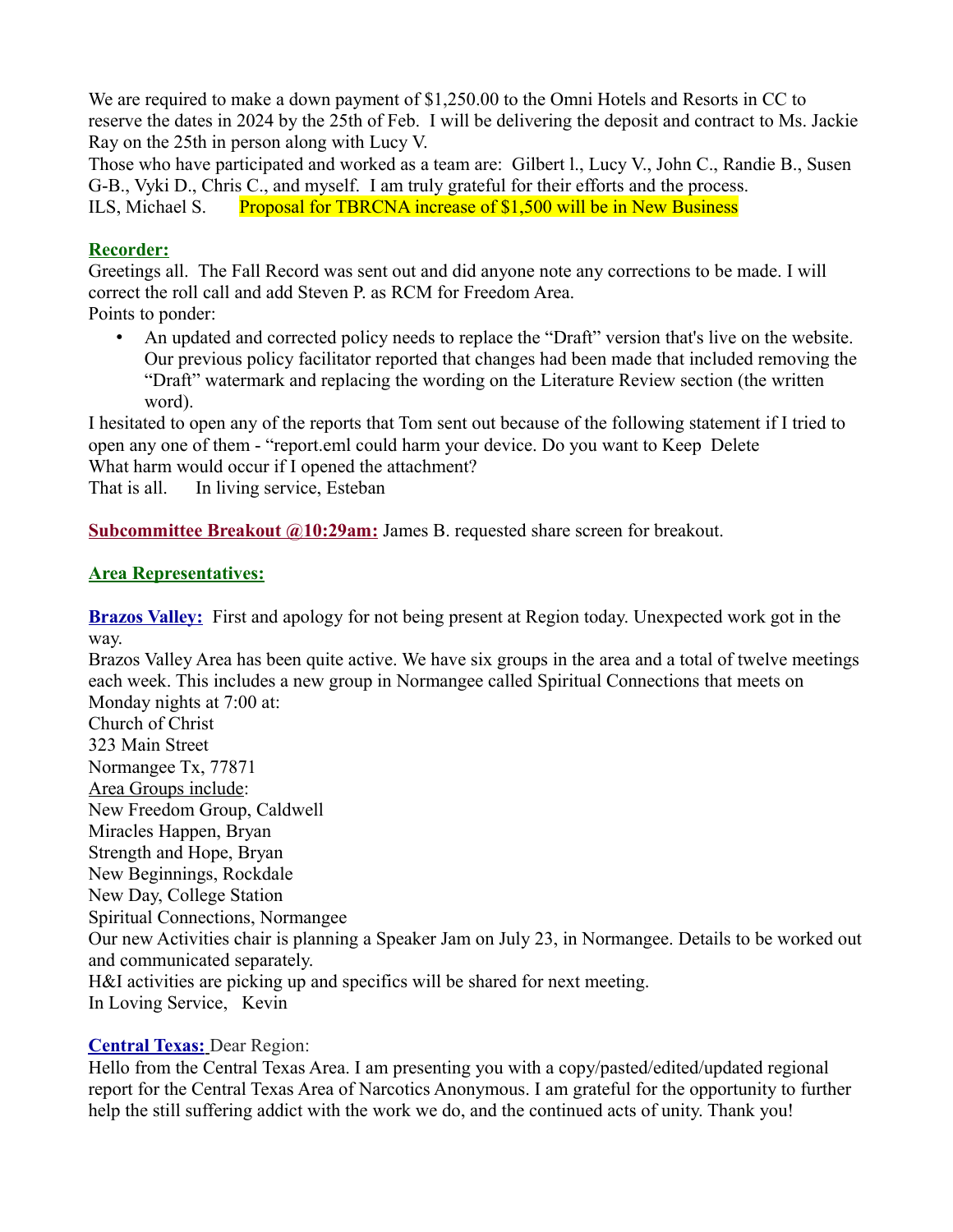News and Info:

- Our area currently has 41 groups with 96 meetings per week
- Of those, 16 Groups meet Virtually or as Hybrid 42 times a week, and we have 28 groups meeting in person only 34 times a week. Those in person meetings and the Hybrid meetings report that they are all in compliance with local regulations. These are the numbers from the last region, and the numbers may be different. But, I was not able to get the accurate numbers at this time. There is a lot of change from what is all going on across everywhere. The Region should receive for our TBRNA 4th Quarter Donation of
- H&I is carrying a message of hope in person to four facilities. Two are actually meeting in person, and two are suspended for the recent stage 5. There is one virtual meeting taking place too.
- We had our first ASC using CBDM February  $6<sup>th</sup>$ . There was some discussion within the first half of the meeting on procedure, and the meeting went well.
- Our next ASC meeting is Sunday, March  $6<sup>th</sup>/April 3<sup>rd</sup>/Mav6th, 2022$  at 1:30 PM for new GSR orientation, and 2:00 PM for the ASC meeting.
- Our English-speaking hot line is 866-792-8262, and a Spanish Language hot line is e at 888- 600-6229.

Issues - News

- Sean FO, which is me, has been accepted, and voted in as the RCM I! Also, Cleto M. has volunteered, and voted in as RCM II! What what!
- More will be revealed.

Upcoming Events:

**CTANA** Campout 2022! April  $8<sup>th</sup>$ -10<sup>th</sup>, 2022. The campsites are all reserved. But, if you would like to show up for the day, come on by! Located at Beuscher State Park in the Lake View Camping Area, campsites #41-#60.

**Tejas Bluebonnet Region Convention of Narcotics Anonymous!!! February 18<sup>th</sup>-20<sup>th</sup>, 2022 come** on out, and have a great time! We are all waiting for you! And, we are grateful to have the opportunity to help the still suffering addict with the message of hope! Any addict can stop using, lose the desire to use, and find a new way to live!!! Come celebrate recovery with us here in the Central Texas Area.

More at ctana.org Sincerely, Sean FO

**Coastal Bend:** Tom M. oral report – Donation to region has been changed from 50% to 25%. More discussion will take place and after 3 months, we will send the balance to region. RBS update info – speakers will be from outside of our Area.

**TBRCNA 2022:** Susen G. B. – We're good to go and will have a detailed report at next region.

**TBRCNA 2023:** Kent read Vyki's report. Hello Everyone! I apologize that I cannot attend today, I will be attending the memorial service for our friend Mike R. in Katy instead. I may try to join after the service if time permits.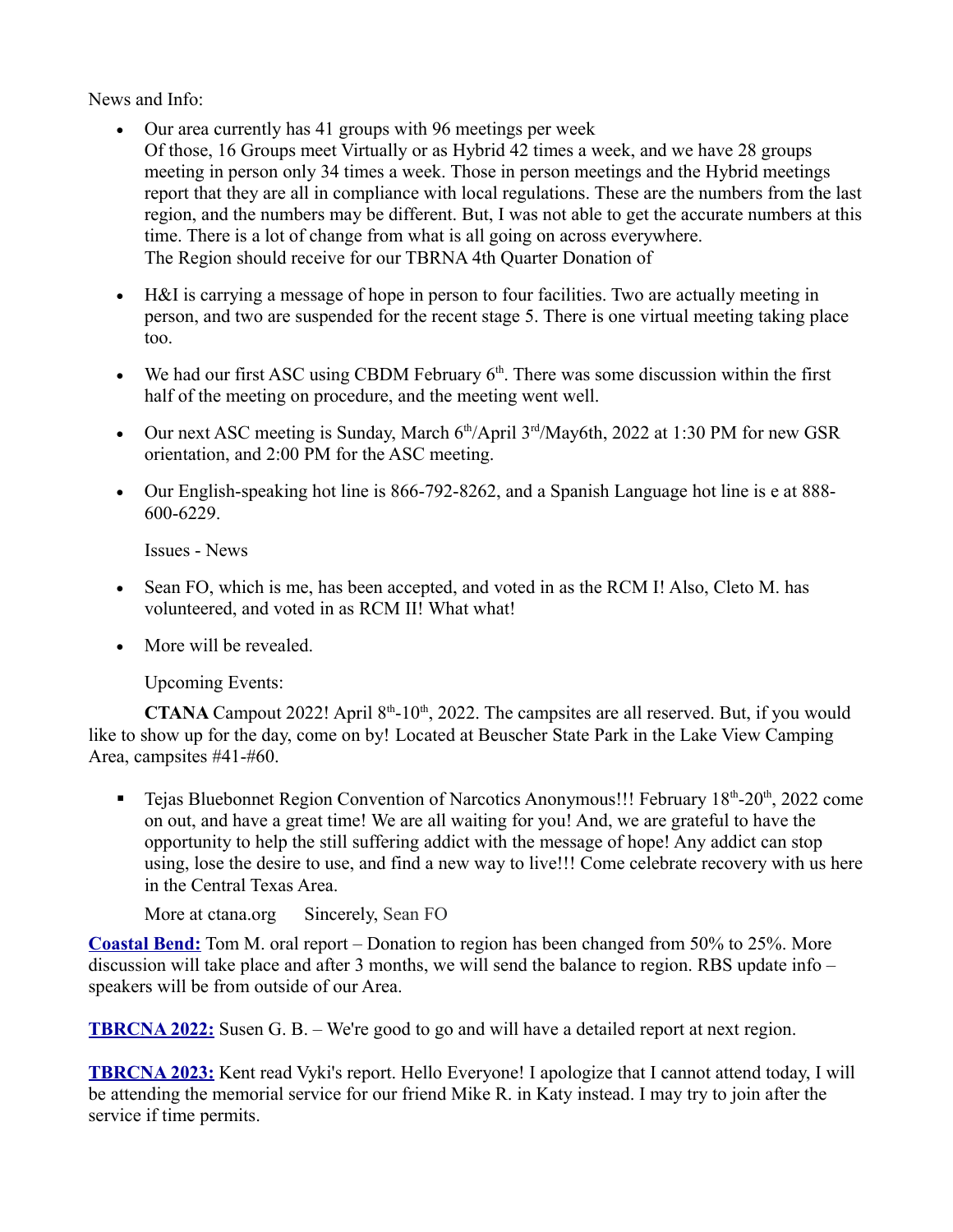I am happy to inform the RSC that all except 2 positions for the TBRCNA 23 Committee have been filled. The two un-filled positions are Convention/Public Information and Recorder.

We would also like to welcome our new committee members 1. Jerry L (SETANA) Merchandise Facilitator 2. Gilbert L (San Antonio) Entertainment Facilitator 3. Paul S (Corpus Christi) Arts and Graphics Facilitator.

 I have spoken to the RCMs of Tri-County and they have agreed to co-host the convention as voted on in their last ASC and we have added them to the banner and flyers. I am hoping that some members from that area will also step up and be apart of the committee.

Since the last RSC we have had a theme contest and selected a winning theme which will be announced after TBRCNA 22.

We also have purchased merchandise including t-shirts to sell at TBRCNA 22, as well as some giveaway "SAVE THE DATE" items, which will be at our early bird registration booth on Sunday at the 2022 convention.

We also plan on doing some more arts and graphics contest(s) for additional artwork to be printed on promotion materials and merchandise. More will be revealed.

We have also been in discussion with the CAC and hotel regarding changing the banquet to a buffet instead of a plated meal and we believe that will attract more to the banquet.

Once again, help from all areas is welcome. Our next meeting will be Sunday 2/13/22 at the MCM Elegante Hotel in Beaumont at 10:30 AM in conference room 216. This will be a hybrid meeting for those from other areas who want to attend.

I've attached a flyer with more information in my email. I've also included the zoom info on the next page of this report. In Loving Service, Vyki D.

**Ad Hoc:** Randi B. reported that the on-going discussion has been that the CAC to be a standing committee instead of an ad hoc. A proposal will be brought up in New Business.

**Esperanza:** Jesse D. – Good Morning everyone! My name is Jesse and I'm an addict. We currently have 90 weekly meetings and 52 groups in our area, with the majority of meetings in person. Esperanza convention 7 was a huge success, and we are looking forward to 8.

Activities committee planning a love of the fellowship throwback dance party tonight at 5909 Walzem from 5-10 if anybody planning to be in the area. Speakers, food, fun, fellowship. The flier is on our website. Activities is also planning a taste of NA event to be held in May. More will be revealed. Recovery is alive and well in the Esperanza area. Thank you for allowing me to be of service.

**Freedom:** Steven P. read Chris C's report – Hello all, We are excited about hosting the hospitality room Saturday morning at TBRCNA 22 with Northside Area. Other events Freedom Area is participating in are the proposed Learning day hosted by Houston Area. Group's status:

New Heights – 4 meetings per week. Surrounding halfway houses coming to meetings on Mondays, Wednesdays & Thursdays. Seeing more newcomers.

Red Light – 1 meeting per week. Hybrid meeting 1 to 4 in person and 12 online. Wanting more people to attend in person.

Vigilance – 3 meetings per week. Attendance is approximately 15. Traditions meeting on Saturdays. Assistance from the Region? – More attendance from local groups.

Thank you for allowing me to serve. Love and Light to all, Chris C.

**Hill Country:** Greetings Family, The Hill Country Area of Narcotics Anonymous is currently comprised of 13 groups which holds 15 meetings per week. At this time all groups are meeting in person with one group holding an in person/Zoom hybrid meeting. Some groups are experiencing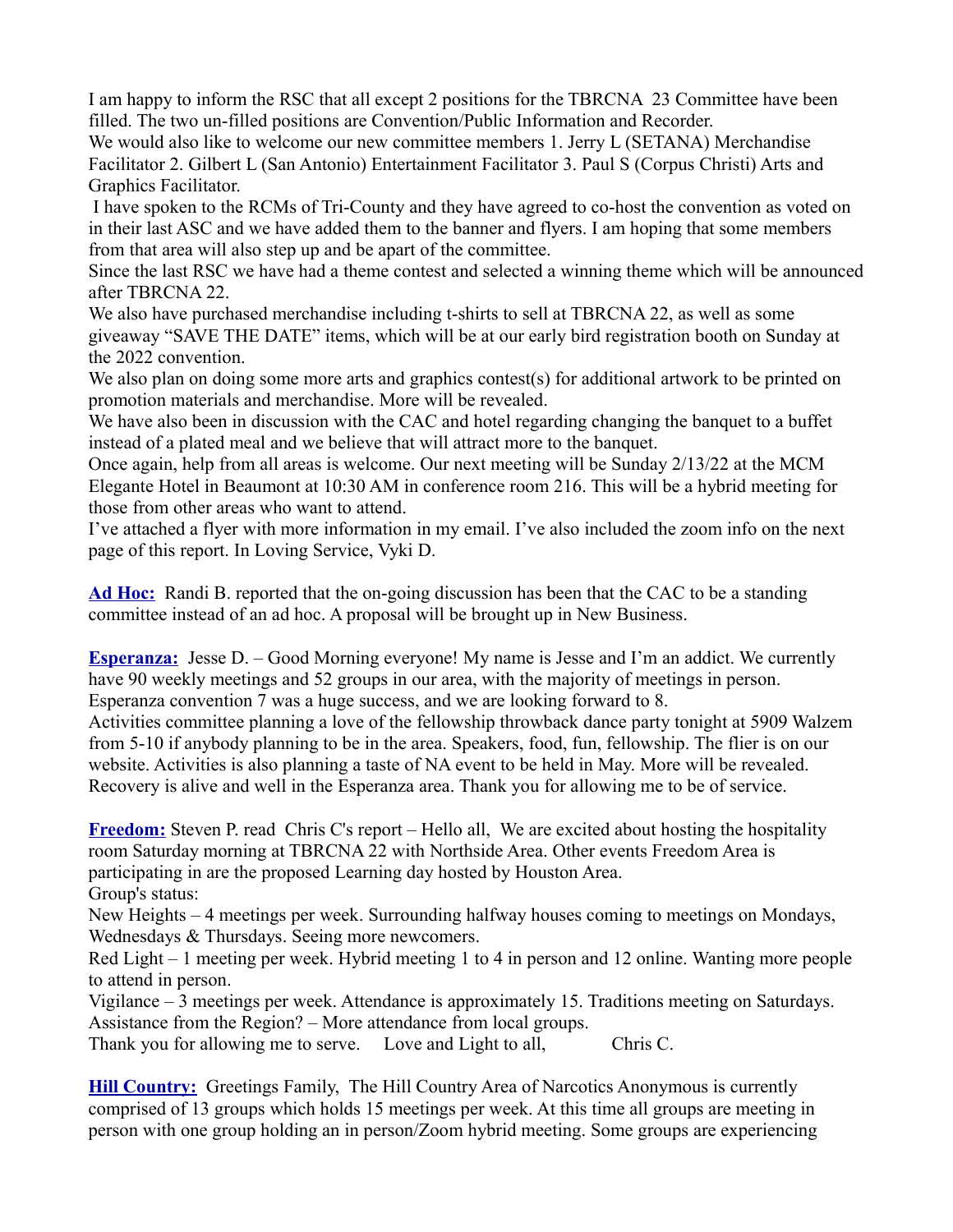renewed growth while others are still struggling with low attendance. As an area we are doing all we can to support those groups as they recover from the pandemic. We have even had a new group form called "Just Stay" that meets at 358 Landa St. New Braunfels, every Friday from 7pm-8:15pm. All groups have reported that they are paying their rent, following Traditions and keeping the doors open! Our H&I team is currently working with 2 Rehab facilities. One on a weekly basis and one on a monthly basis. Both have had recent lockdowns due to Covid outbreaks. One is continuing to have Zoom meetings while we are just waiting for the lockdown to be lifted for in person meetings at the other one. Basic texts have been purchased with the funds raised at our Thanksgiving Book Drive and are ready to go into those facilities. We are also waiting to return to the Hays County Jail and the Kyle Correctional Facility. Our panel leaders are in contact with those facilities just waiting for lockdowns to lift! Our Webservant Jason P and PR chair Stephanie M have created a QR code that we are using on our meeting schedules, flyers and other info literature. Laminated copies have been posted in Probation Offices, Law Enforcement Agencies, Community Bulletin Boards Libraries etc. Elections were held in December and the following folks will be serving in these service positions: Chair…..George BH Vice Chair…..Darren S RCM 1…..Robyn K RCM 2…..Shan O Treasurer…..Travis BH Vice Treasurer…..Deanna Secretary…..Jaime G H&I Chair…..Amanda C Activities…..Laura B PR…..Stephanie M Webservant/PhoneLine…..Jason P Discussion was held regarding the action of rolling the Policy Chair Position into the Vice Chairs duties. A consensus was reached as this will better enable the Vice Chair to become more familiar with our policy enabling them to have a better understanding while serving the area. We are all looking forward to TBRCNA and our area will be serving a Spaghetti dinner from 4-6pm in the Hospitality Suite on Saturday evening Feb 19. Hope to see you there!!! Thank you for allowing me to be of service, Robyn K  $*H&I$  discussion.

# **Northside:**

Northside Area has 11 home groups, and 35 meetings per week.

H&I is taking meetings into two men's prison facilities each week. Women's facilities are still not allowing NA to come in (Covid protocols). Northside Area H&I are in talks with two other areas to form a Tri-Area collaboration to bolster H&I efforts.

Upcoming Northside Area events:

March 5th- Chili cookoff fundraiser, 12 noon till 6pm (benefitting Fellowship by the Lake) 10224 Fairview dr. Conroe, TX 77385. Speakers at 1pm and 3pm (POC Jon F 832-739-2322 or Crystal C 832-229-7776)

March 26th- Crawfish Boil fundraiser, 12 noon to 5pm (benefitting Fellowship by the Lake) 2030 FM 2854 rd. Conroe, TX 77304. Speaker at Noon, crawfish served at 1:15pm. Some details are still in ad hoc.

April 22nd thru 24th- Fellowship by the Lake  $\omega$  Huntsville State Park. After two long years of COVID restrictions, FBTL is back! It has been a great fellowship event for many years. Proceeds from the campout, as well as the fundraising events leading up to the campout are split and donated to Region, NAWS, and area H&I.

[NASCONA.ORG](http://nascona.org/) as well as the paper meeting schedules for Northside Area are undergoing updates to reflect any changes... Grateful to be of service, Sean H

**Houston:** Report read by Esteban – Hello all and thank y'all for allowing me to serve the Houston Area of NA and the Tejas Bluebonnet Region. Looking forward to hugs and fun next weekend. We currently have 34 groups functioning in the area with meetings from 6am to 10pm daily. We have 2 new groups The outer Circle Group and the Beauty of Recovery group.

I would like to introduce Sarah H as our newly elected RCM1. I'm sure many of you know Sarah. We are lucky to have a dedicated servant. Please add her email to the minutes waterssarah44@yahoo.com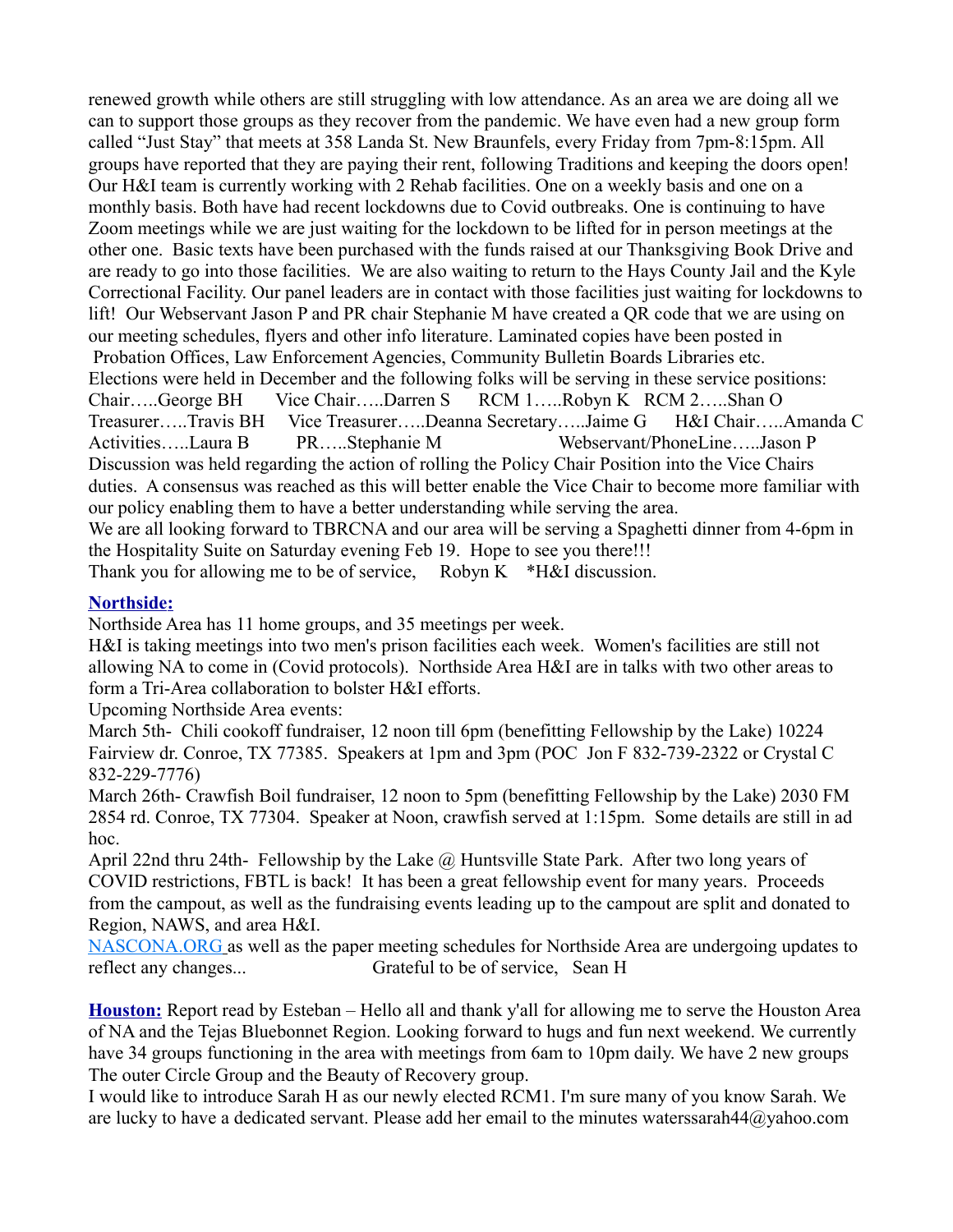Upcoming events we have our Finding Our Place In The World The Women's Speaker Jam (all our invited) Saturday March 26th. 2pm - 7pm. 1203 Wirt Road, Houston, Tx 77055.

We need to discuss policy on the RD and RDAs terms of service. Compared to the WSC schedule. We think they should coincide with each other.

On a somber note. Sarah and myself will be leaving early as we celebrate the passing of one our members in Michael Rios. We lost a great and loving man. In loving service Hurshell C and Sarah H

**Texas Tri-County:** Vic G. new RCM 1 – Oral report: Currently have 13 Groups. We made a donation of \$10,000 to TBRNA. We have one new group in Galveston – Part of the Solution – and have one virtual meeting.

Mask-wearing will be discussed at our next Area with a group inventory.

New RCM2 Amy G. reported she will observe at this RSC. The \$10,000 donation is money left over from our previous Convention. Our annual convention will now be held every 2 years.

To protect the venue, a Liability Insurance will be sent to TTA. Obtaining a  $501(c)(3)$  status is a work in progress.

# **Rio Grande Valley:** Hello y'all,

I am grateful to be able to be of service for the RGV Area of NA.

For current meetings: Our Saturday night meeting has folded, so we now only have 2 groups functioning in our area – Lost and Found group in Harlingen that meets Sundays at 6:30 and our McAllen meeting that meets on Mondays, Wednesdays, and Fridays at 7PM.

Technology: We officially have an area zoom account and a new area email [-](mailto:email-rgvareaofna@yahoo.com) for meeting or event requests.

TBRNA emails can continue to be sent to my personal email for now and I will forward it to our area for documentation.

For events: We have plans to have a speaker event of sorts on March  $26<sup>th</sup>$  as a way to show newcomers different types of recovering addicts and that this is a worldwide program.

Treasury: I will forward the treasury report by end of today, since my treasurer has been stuck at work and unable to send me the info.

For H&I: We last spoke of a sparking interest in H&I, but we now have a tiny H&I subcommittee of sorts. We are using the Coastal Bend Area of NAs policy as a building block for our H&I committee. I will be leaving this meeting at 12, for a group conscience in Harlingen. Please excuse my short appearance.

Our next Area is Monday the 21st on zoom, if anyone has interest in joining us please let me know so I can send you the info.

In loving service, Rebecca L.

**Hospitals & Institution:** It's an honor to serve Tejas Bluebonnet Region of Narcotics Anonymous and this is the H&I facilitator's report. "Tradition Nine reminds us where our service bodies fit within NA as a whole. Our service boards and committees are always ultimately responsible to those they serve. In our efforts to practice this Tradition, each of us can learn to communicate more effectively and to practice principles including honesty, patience, and accountability. Tradition Nine helps us to keep our primary purpose constantly in mind as we serve." Guiding Principles: The Spirit of Our Traditions pg. 174

**Accomplishments**: I would like to start off with the \$500 budget that was given to me at our previous RSC. Esteban showed some willingness as an H&I road dog, so we attended HCANA's H&I learning day during the November holidays. I put \$30 into his gas tank on our way, and then contributed \$150 for the book drive. Secondly, I could not make it to the CTANA H&I function during the winter break because of my school commitments but sent their area a contribution of \$150 as well. Finally, CBANA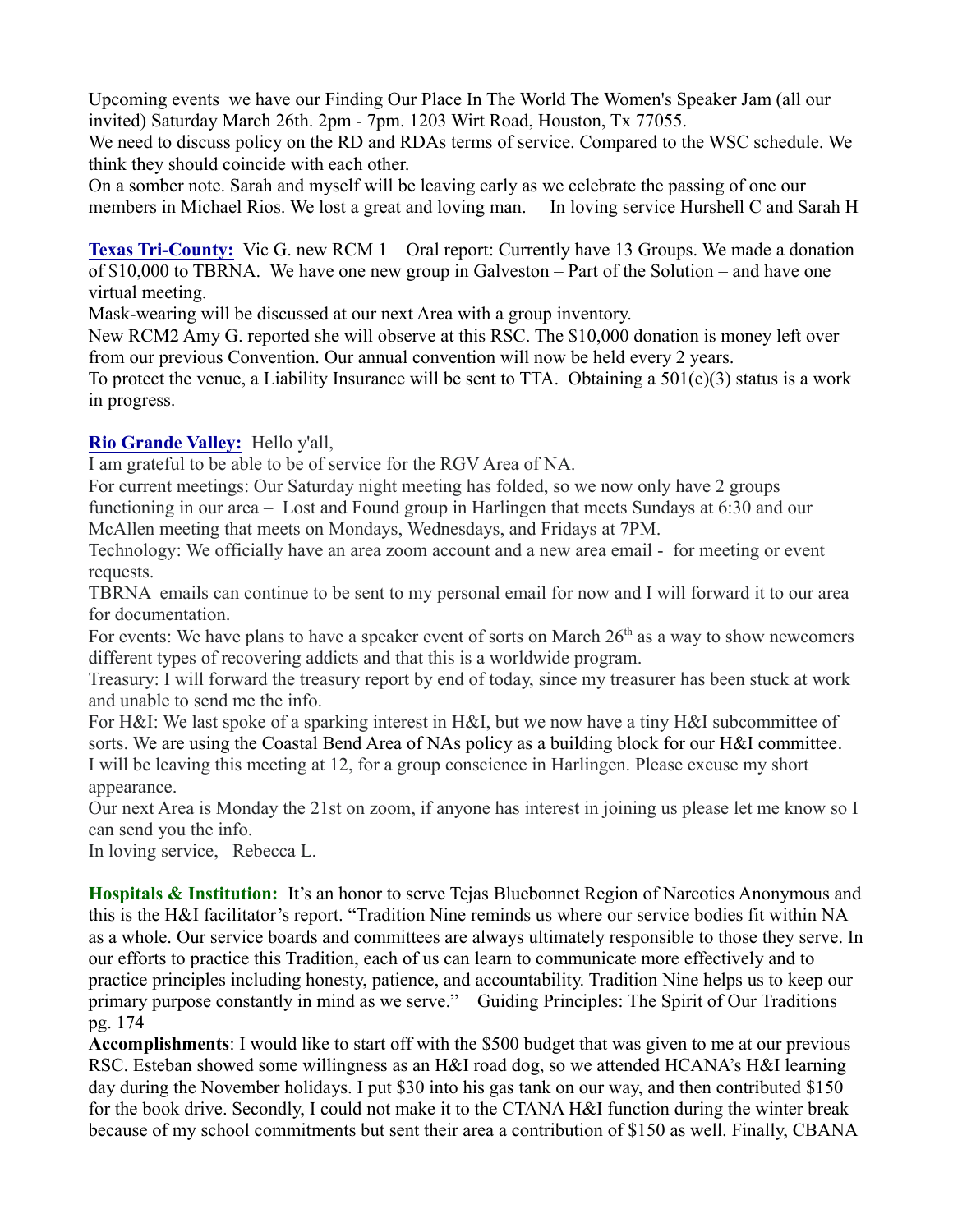had one of their H&I functions on December 25th, so I contributed \$150 for their book drive as well. This left the budget with a leftover of \$20 so please let me know if I need to send that to our Treasurer. **Upcoming Plans:** Over the winter break I got recertified by TDCJ online for another 2 years so I am truly looking forward to carrying the message Behind The Walls once we go back to the norms. Usually, TDCJ happens at TBRCNA but this year it will not be happening. Some people said it was my responsibility but I heard something different from my sponsor. I let the Programming chair know to reach out to those that have more experience with facilitating the orientation at our Region's convention. I found a nominee just to let you guys know since the election is coming up in May for the H&I facilitator service position. I am extremely grateful that you guys let me take this position because I am always willing to remain teachable. I enroll in my undergraduate program in the fall semester so I want to remain practical for my future endeavors. In Loving Service, James B. \*Sent back \$20 leftover balance to treasurer Kent. An H&I Handbook will be donated to RGV H&I.

# **Literature Review:** Hello from Literature Review!

I apologize I will have to leave Region at 1:00 for a prior commitment.

The Spiritual Principle A Day Meditation Book approval draft is available at [na.org/](http://na.org/)conference. It is also available for purchase at <u>na.org/webstore</u> for \$10 plus shipping and handling.

Please let your GSRs and Areas know that groups should be voting on whether to approve this for publication or not.

Please contact me if you have questions or need more information.

In Loving Service, Lynn S.

**Internet Technology:** Tom K. read Steve's report – Hello Everyone, I am working this month an unable to attend today's RSC. I have added an event and uploaded last RSC's minutes.

I have talked with a few of my techie friends about having a Hybrid RSC and from that I believe that we can successfully have one.

If any the ASC's want to list their events you can do so from the link on our website or email them to **all@thrna.org** Steve S.

# **Ad Hoc Convention Committee Report:**

Greetings, We have been meeting regularly every two weeks until we felt we had finalized the changes necessary to bring this proposal to the RSC.

We have shared the document with the RSC members to discuss with their Groups.

We would like to make a proposal that we set aside  $30 - 60$  mins at the Regional Assembly to have open discussion for clarity before bringing this document for approval or disapproval by the May 2022 RSC. Steve S.

**Adopt An Inmate:** Tom K. reported that Troy W. has resigned as facilitator for this position. \*Discussion on Sponsorship Behind the Walls. Letters in the mailbox will be forwarded to James B.

# **Open Discussion & New Business:**

Proposal to increase SZF donation from \$100 to \$200 and a one-time \$300 donation to SZF. Discussion: SZF consists of 10 regions with 3 regions in Texas. At the SZF, we exchange information, issues and common themes, workshops, CAR/CAT workshops. Now a representative from Zonal and voting will go to Zonal besides regions. Trusted servants get financial backing for travel, hotel, etc. They make donations to NAWS and fund travel to the WSC. They have a voting seat. Amendment to the proposal: To increase the donation to \$300 each quarter to the SZF and donate \$500 right now. Consensus